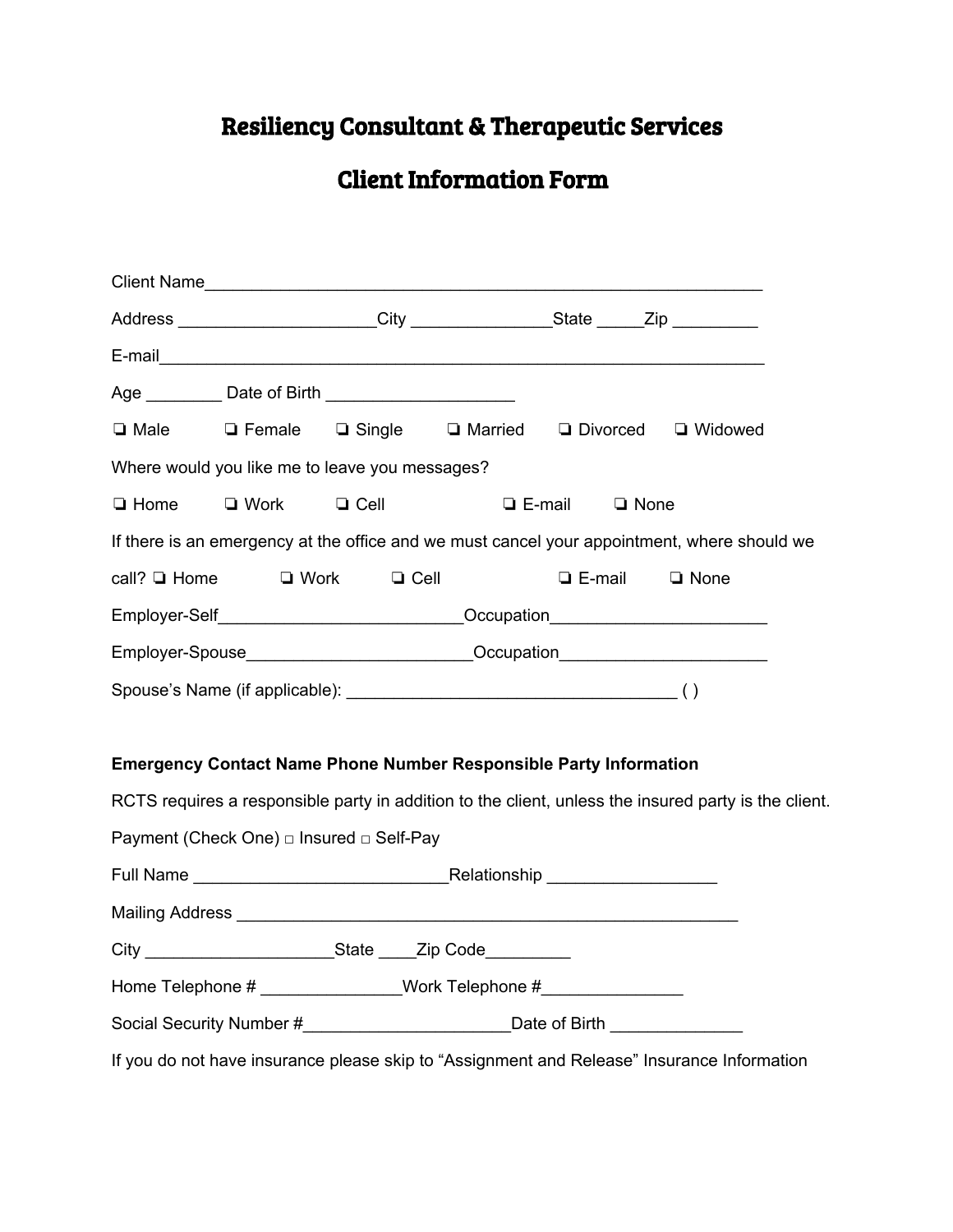**Friends/Family Other Assignment and Release:** I assign my insurance benefits to be paid directly to the provider. I am financially responsible for non-covered services. I also authorize the provider to release any information required to process this claim. We may send claims to your insurance company as a courtesy. You are responsible for any unpaid balance within 30 days of receiving our bill.

Patient Signature X\_\_\_\_\_\_\_\_\_\_\_\_\_\_\_\_\_\_\_\_\_\_\_\_\_\_\_\_\_\_\_\_\_\_\_

Date X Gearnical CREQuired for all patients OVER 13 years)

Responsible Party, Guardian, Parent Signature Date Financial Responsibility I understand the appointment time has been held especially for me. I also understand that missed appointments and cancelled appointments less than 48 hours in advance will be billed at 100% of the rate of the provider. Reminder calls will be made as a courtesy.

\_\_\_\_\_\_\_\_ (Initials)

Credit Card On File For your convenience, co payments and unpaid balances can be charged to your credit card on file. Receipt of payment will be mailed directly to you. I allow RCTS to use my credit card for this purpose.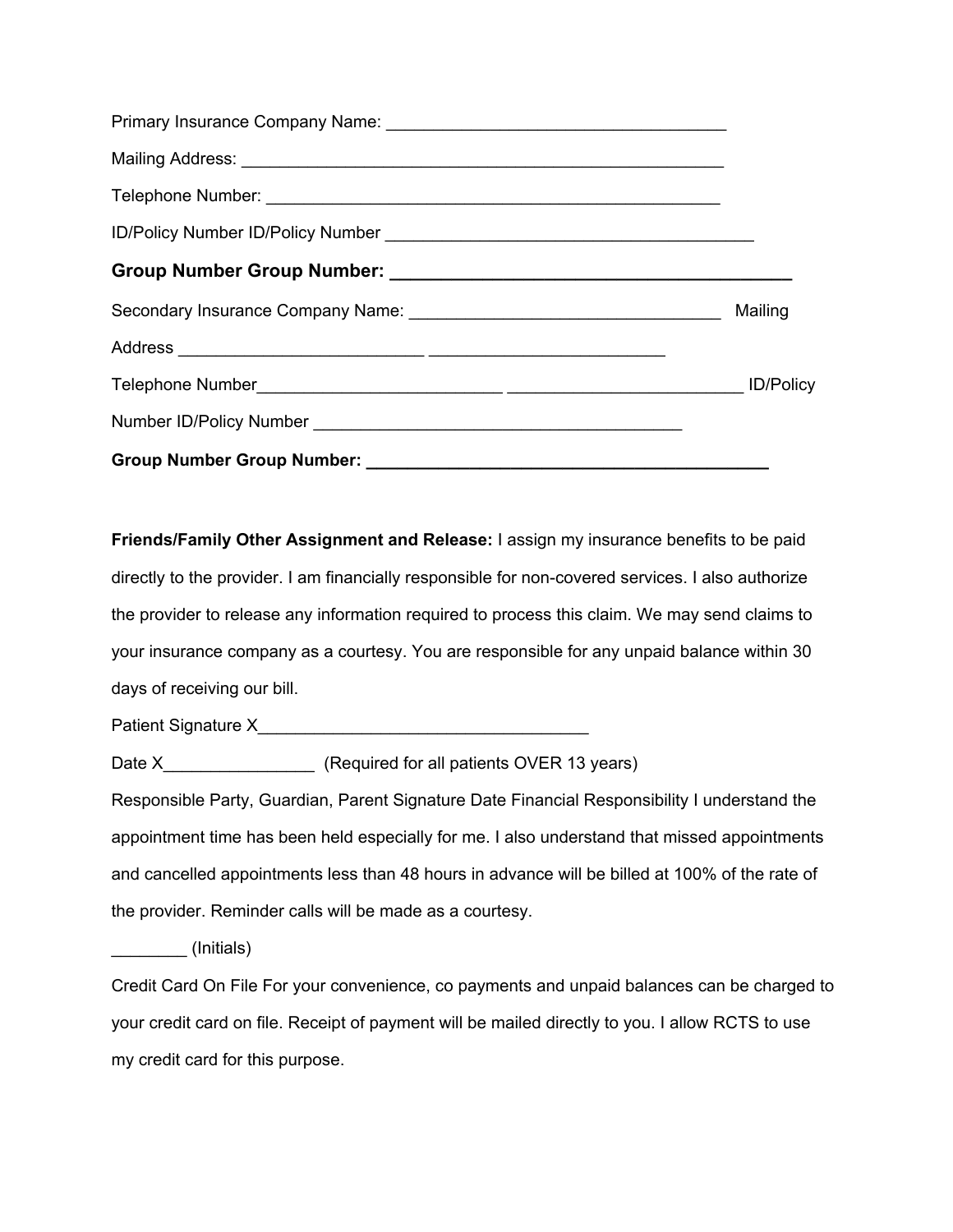| (Initials)                                                                                       |
|--------------------------------------------------------------------------------------------------|
|                                                                                                  |
|                                                                                                  |
| Issued Under Name (the way it appears on the card) _____________________________                 |
| Zip Code ____________attached to card Address attached to card (If different from residence      |
| Why are you seeking counseling?                                                                  |
| ,我们也不能在这里的人,我们也不能在这里的人,我们也不能在这里的人,我们也不能在这里的人,我们也不能在这里的人,我们也不能在这里的人,我们也不能在这里的人,我们也                |
|                                                                                                  |
| <u> 1989 - Johann Stoff, amerikansk politiker (d. 1989)</u>                                      |
|                                                                                                  |
| Are you currently in counseling elsewhere? □ Yes □ No If yes, do not complete this form          |
| How were you referred to my office? If internet, please list the directory you used to locate my |
|                                                                                                  |

### **AGREEMENT FOR THERAPY**

❏ Agree to receive therapeutic services provided by Felice Hightower Britt, MA, LPC.

 $\mathsf{I},\_\_$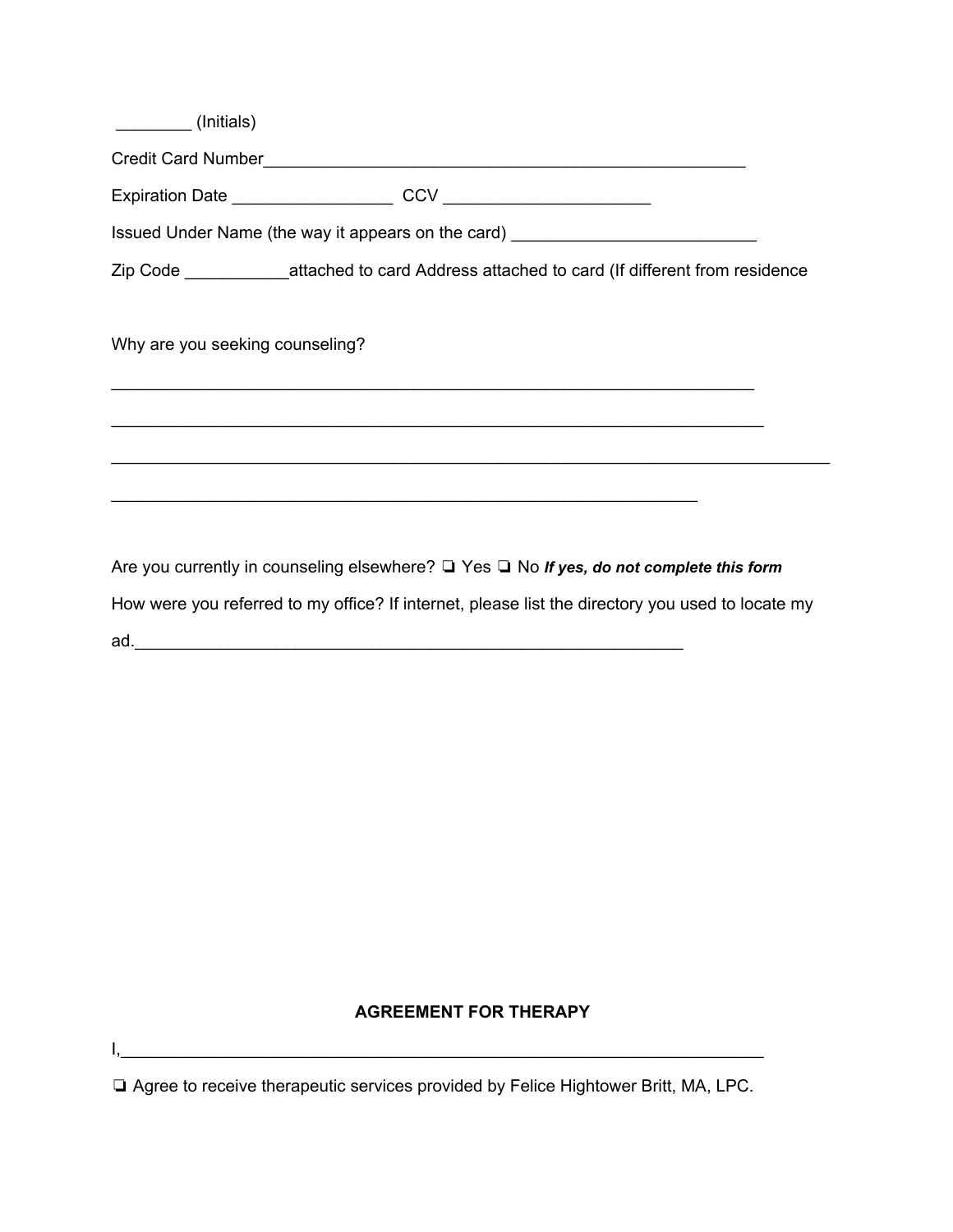❏ I have read, understood, and signed the informed consent related to therapy and I understand the risks and benefits of receiving these services and the risks and benefits of not receiving these services, for both myself and my family.

❏ Furthermore, I understand that I am expected to be an active participant in this process.

❏ I acknowledge that I have received and understand the Notice of Privacy Practices for this office.

❏ My signature below means that I understand and agree with all of the points above.

\_\_\_\_\_\_\_\_\_\_\_\_\_\_\_\_\_\_\_\_\_\_\_\_\_\_\_\_\_\_\_\_\_\_\_\_\_\_\_\_\_\_\_\_\_\_\_\_\_\_\_\_\_\_\_\_\_\_\_\_\_\_\_\_\_\_

Client Signature Date Date

I have inquired to insure that the patient understood the above description of the limits on confidentiality.

\_\_\_\_\_\_\_\_\_\_\_\_\_\_\_\_\_\_\_\_\_\_\_\_\_\_\_\_\_\_\_\_\_\_\_\_\_\_\_\_\_\_\_\_\_\_\_\_\_\_\_\_\_\_\_\_\_\_\_\_\_\_\_\_\_\_\_\_\_

Health Provider's Signature **Date** Date

#### **HIPPA Notice of Privacy Practices**

This notice describes how medical information about you may be used and disclosed and how you can get access to this information. Please review it carefully. This notice of Privacy Practices describes how we may use and disclose your protected health information (PHI) to carry out treatment, payment or health care operations (TPO) and for other purposes that are permitted or required by law. It also describes your rights to access and control your protected health information. "Protected health information" is information about you, including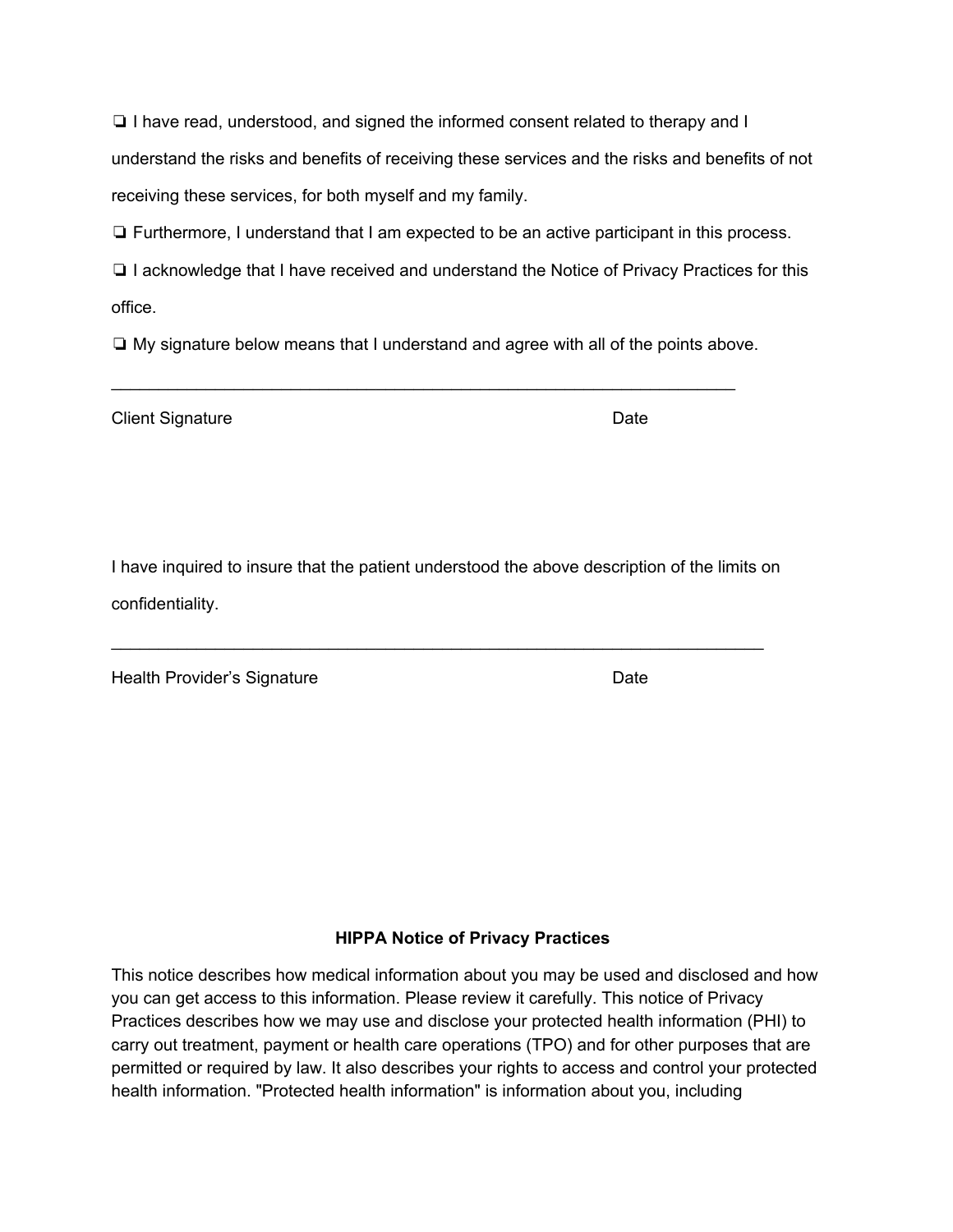demographic information, that may identify you and that is related to your past, present, or future physical or mental health or condition and related health care services.

#### **Uses and Disclosures of Protected Health Information**

Your protected health information may be used and disclosed by your therapist and others outside of our office that are involved in your care and treatment for the purpose of providing health care services to you, to pay your health care bills, to support the operation of the therapist's practice as necessary, and any other use required by law.

Treatment: We will use and disclose your protected health information as necessary to provide, coordinate, or manage your health care and any related services. This includes the coordination of management of your health care with a third party. For example, we would disclose your protected health information, as necessary, to a home health agency that provides care to you; or your protected health information may be provided to a physician to whom you have referred to insure that the physician has the necessary information to diagnose or treat you.

Payment: Your protected health information will be used, as needed, to obtain payment for your health care services. For example, obtaining approval for a hospital stay or a higher level of treatment may require that your relevant protected health information be disclosed to the health plan to obtain approval for admission.

Healthcare Operations: We may use or disclose, as needed, your protected health information to support the business activities of your therapist's practice. These activities include, but are not limited to, quality assessment activities, employee review activities, training of therapists associated with this practice, licensing, marketing and fund raising activities, and conducting or arranging for other business activities. For example, we may call you by name in the waiting room when the therapist is ready to see you. We may use or disclose your protected health information, as necessary, to contact you to remind you of your appointment. We may use or disclose your protected health information in the following situations without your authorization: communicable diseases, abuse or neglect, food and drug administration requirements, legal proceedings, law enforcement, coroners, and if you present a threat to yourself or to others. Other Permitted and Required Uses and Disclosures will be made only with your consent, authorization and opportunity to object unless required by law. You may revoke this authorization at any time, in writing, except to the extent that your therapist or the therapist's practice has taken an action in reliance on the use or disclosure indicated in the authorization.

#### **Acknowledgement of Receipt of HIPPA Notice of Privacy Practices**

I acknowledge that I have received and understood the HIPPA Notice of Privacy Practices for this office: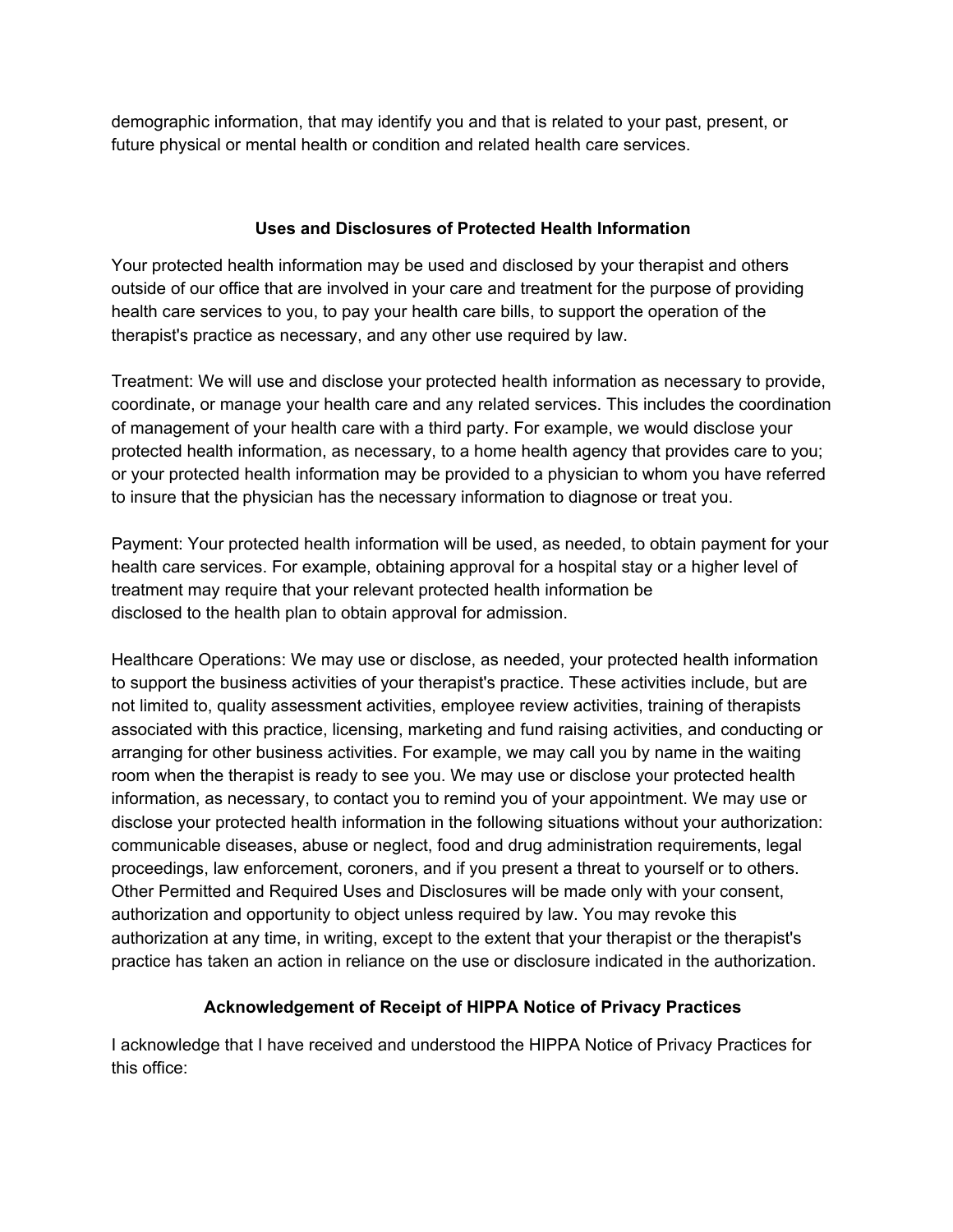Client signature (parent or guardian if minor patient) Date

#### **Consent for Use and Disclosure of Health Information:**

I hereby permit and release Felice Hightower Britt, MA, LPC to release and furnish all medical and financial data related to my care that may be necessary now or in the future for purposes of treatment, payment, or healthcare operations to assist with, aid in, or facilitate the collection of data for purposes of utilization review, quality assurance, or medical outcomes evaluation purposes. Such information may be released to HMOs, PPOs, managed care organizations, IPAs, or other governmental or third party payors, or any organization contracting with any of the above entities to perform such functions.

\_\_\_\_\_\_\_\_\_\_\_\_\_\_\_\_\_\_\_\_\_\_\_\_\_\_\_\_\_\_\_\_\_\_\_\_\_\_\_\_\_\_\_\_\_ \_\_\_\_\_\_\_\_\_\_\_\_\_\_\_\_\_\_\_\_\_\_\_

Client signature (parent or guardian if minor patient) Date

\_\_\_\_\_\_\_\_\_\_\_\_\_\_\_\_\_\_\_\_\_\_\_\_\_\_\_\_\_\_\_\_\_\_\_\_\_\_\_\_\_\_\_\_\_ \_\_\_\_\_\_\_\_\_\_\_\_\_\_\_\_\_\_\_\_\_\_\_

You have the right to request restrictions of uses and disclosures of your health information; however, this office is not required to agree to a requested restriction. You have the right to revoke this consent in writing, except to the extent that this office has previously taken action in reliance on this consent. Your treatment by this office is conditional on your signing this consent.

#### **Court fees/Treatment Record Fees**

Felice Hightower Britt reserves the right to charge treatment records at \$25 per record and if therapist is called to be a part of client court proceedings the fee is \$25 per hour. If for some unfortunate reason client sees fit to take counselor to court, client will be responsible for all of counselor court and attorney/arbitration costs regardless of outcome.